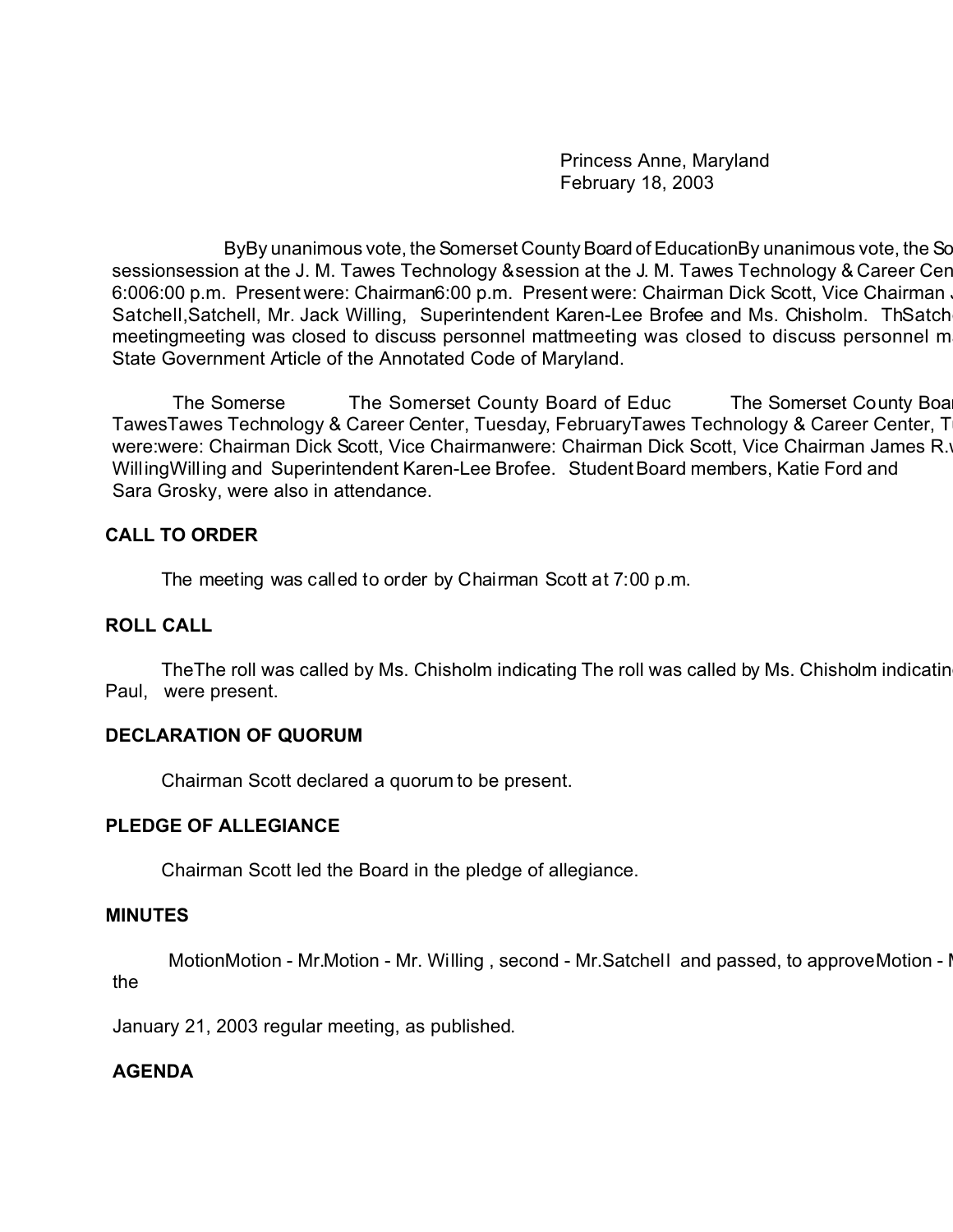Board Meeting - February 18, 2003 Page Dr. Brofee requested to add item 12-F, Amended School Calendar and 12-G,

WashingtonWashington High School Proposed Fencing Project.Washington High School Proposed Willing and passed, to adopt the agenda as amended.

### **PUBLIC PARTICIPATION**

Mrs. Jessica Massey expressed concern regardingMrs. Jessica Massey expressed concern reg inin the schools. Mrs. Massey encouraged thein the schools. Mrs. Massey encouraged the Board and the school system and suggested more public input sessions be held for parents.

## **STUDENT BOARD MEMBER REPORT**

Katie Ford and Sara Grosky reported on activities in their area school districts.

## **J. M. TAWES TECHNOLOGY & CAREER CENTER**

This report was tabled until the March board meeting.

### **GUIDANCE COUNSELOR RECOGNITION**

Dr.Dr. Brofee announced this week to beDr. Brofee announced this week to be Guidance Counsel statedstated she was grateful for ourstated she was grateful for our school system s counselors and the Superintendent recognized all guidance counselors with a certificate of appreciation.

#### **OLD BUSINESS**

## **PROPOSED SCHOOL CALENDAR**

FollowingFollowing discussion, it wasFollowing discussion, it was moved by Mr. Byrd, seconded by Mr. Byrd, seco passed,passed, to apppassed, to approvepassed, to approve a school calendar for FY 03-04 which Satchell abstained from voting. Chairman Scott voted for the motion.

## **PROPOSED POLICY 7000-34 VIOLATION OF CRIMINAL LAWS**

UponUpon recommendationUpon recommendation of theUpon recommendation of the Su secondedseconded by Mr. Willing andseconded by Mr. Willing and passed, to approve Policy 700-34, Vi

#### **NEW BUSINESS**

## **PERSONNEL**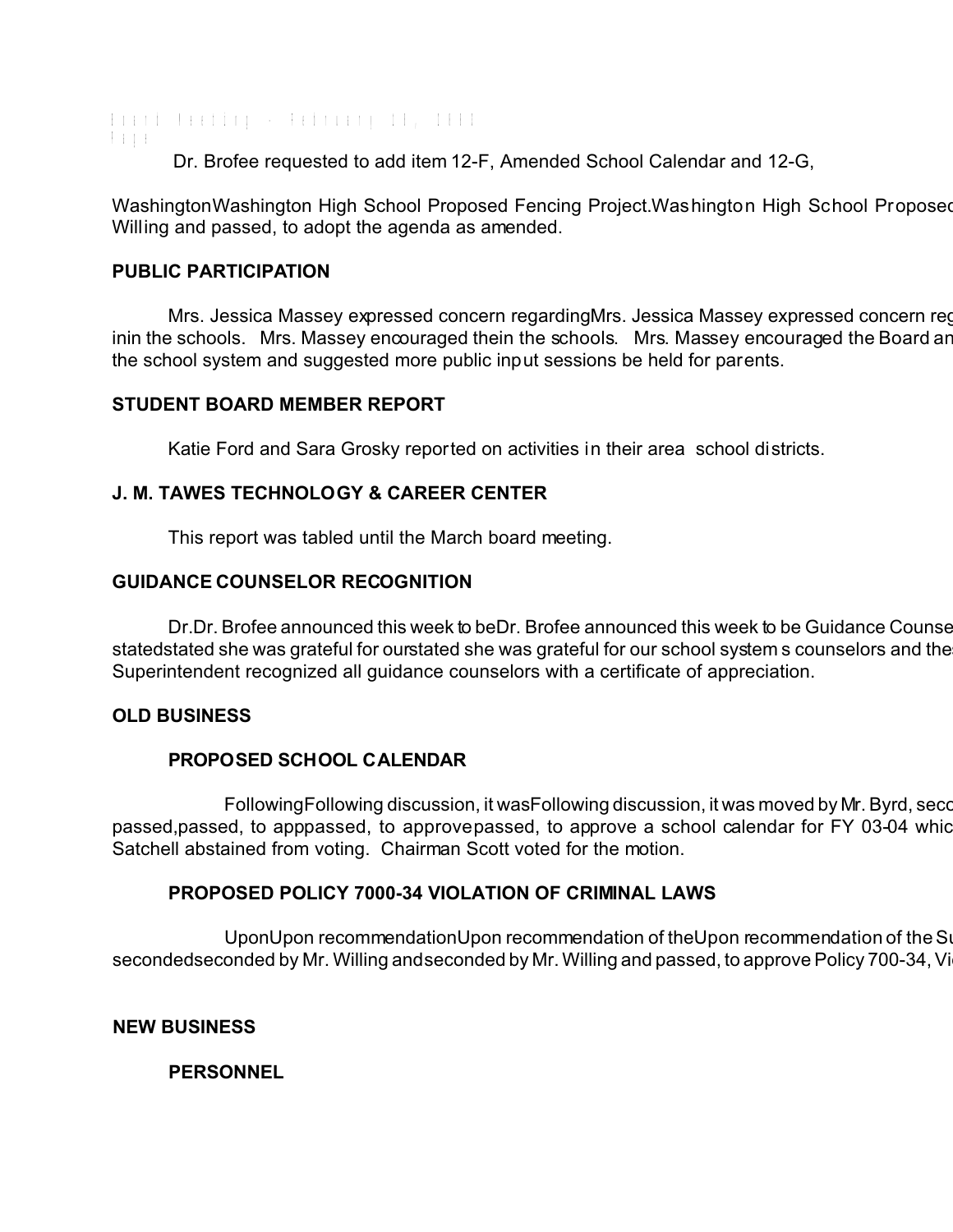Board Meeting - February 18, 2003 Page

UponUpon recommendation of theUpon recommendation of the Superintendent, it was m

secondedseconded by Mr. Byrd and passed, to approve the followingseconded by Mr. Byrd and passed, William Curtis and Teresa Taylor, changes; Jack Burton.

## **TRANSPORTATION**

UponUpon recommendation of the Superintendent, it was moved by Upon recommendatio secondedseconded by Mr. Byrdseconded by Mr. Byrd to approve the substitute school bus driver train Hess, Mr. Elton Collins and Mr. David Holland.

Mr.Mr. Mr. DaughertMr. Daugherty informed the Board of proposed legislation HB 358 wouldwould extend the lifewould extend the life of a bus from 12 towould extend the life of a bus from 12 effect this year.

# **TRANSPORTATION AGREEMENT**

UponUpon recommendation ofUpon recommendation of the Superintendent, it was move secondedseconded by Mr. Byrd and passed,seconded by Mr. Byrd and passed, to approve seconded by CountyCounty to provide appropriate transportation for students of the County to provide appropriate transportation Blind and Maryland School for the Deaf campuses.

# **DEAL ISLAND SCHOOL**

Dr.Dr. Brofee announcDr. Brofee announced that DeDr. Brofee announced that Deal statestate as onestate as one of Maryland s **No Child Left Behind/ Blue Ribbon School** and will be recognized at a state dinner on March 24.

## **MSCC - WORKFORCE ALLIANCE MONITORING VISIT**

ForFor information, a copyFor information, a copy of the Workforce Alliance For information provided along with a summary of how each recommendation will be accomplished.

# **FY 02-03 AMENDED SCHOOL CALENDAR**

UponUpon recommendation ofUpon recommendation of theUpon recommendation of the secondedseconded byseconded by Mr. Willing and passed, toseconded by Mr. Willing and passed, to aa regular school day for a regular school day for students ia regular school day for students Development Day which will be moved to the end of the school year.

# **PROPOSED FENCING PROJECT - WASHINGTON HIGH SCHOOL**

UponUpon recommendation ofUpon recommendation of the Superintendent, it was move seconded by Mr. Byrd and passed, to approve the installation of a fence and gate at